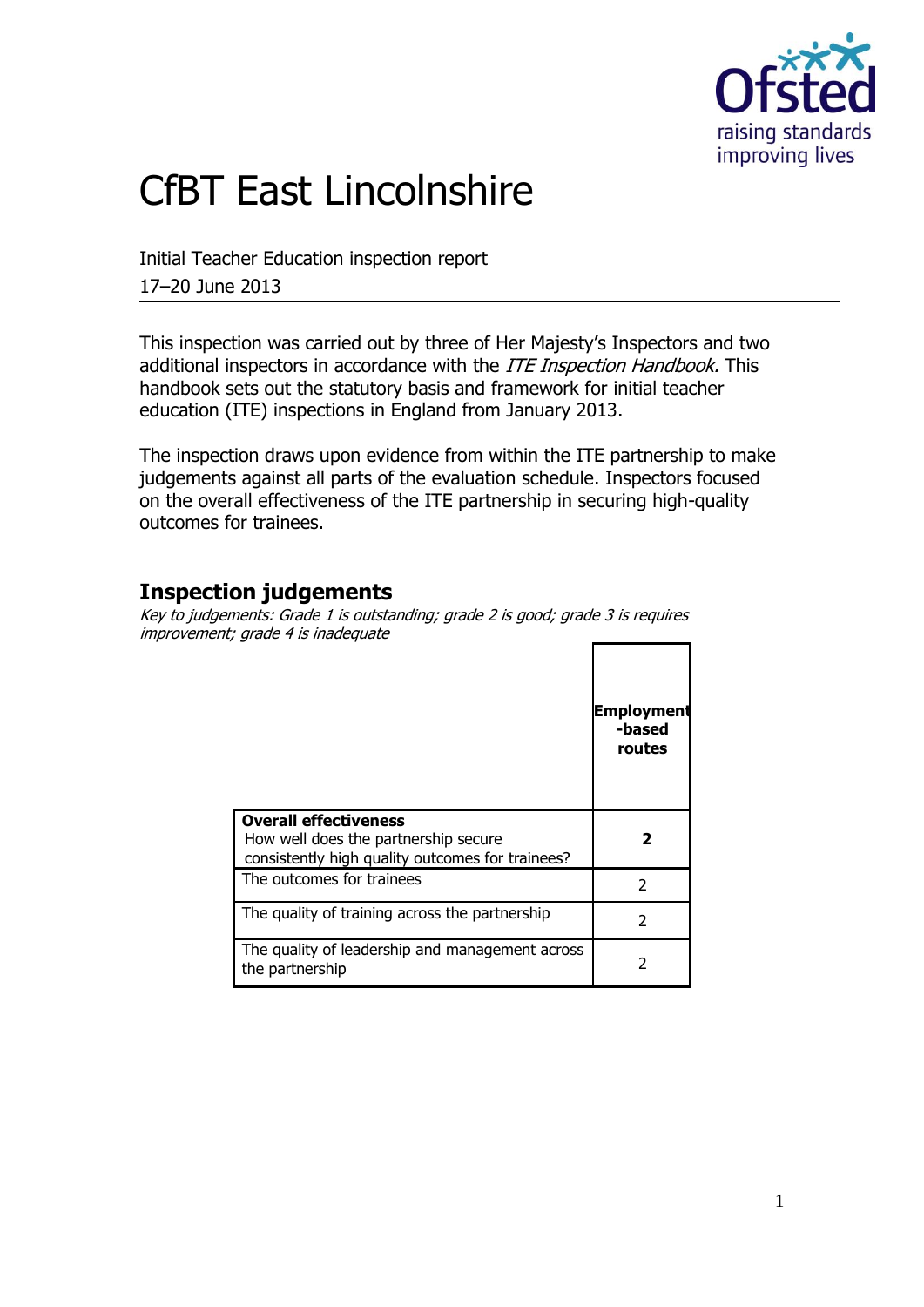The Office for Standards in Education, Children's Services and Skills (Ofsted) regulates and inspects to achieve excellence in the care of children and young people, and in education and skills for learners of all ages. It regulates and inspects childcare and children's social care, and inspects the Children and Family Court Advisory Support Service (Cafcass), schools, colleges, initial teacher training, workbased learning and skills training, adult and community learning, and education and training in prisons and other secure establishments. It rates council children's services, and inspects services for looked after children, safeguarding and child protection.

Further copies of this report are obtainable from the school. Under the Education Act 2005, the school must provide a copy of this report free of charge to certain categories of people. A charge not exceeding the full cost of reproduction may be made for any other copies supplied.

If you would like a copy of this document in a different format, such as large print or Braille, please telephone 0300 123 1231, or email enquiries@ofsted.gov.uk.

You may copy all or parts of this document for non-commercial educational purposes, as long as you give details of the source and date of publication and do not alter the information in any way.

**[www.ofsted.gov.uk](http://www.ofsted.gov.uk/)**

Reference no. 080190

© Crown Copyright 2013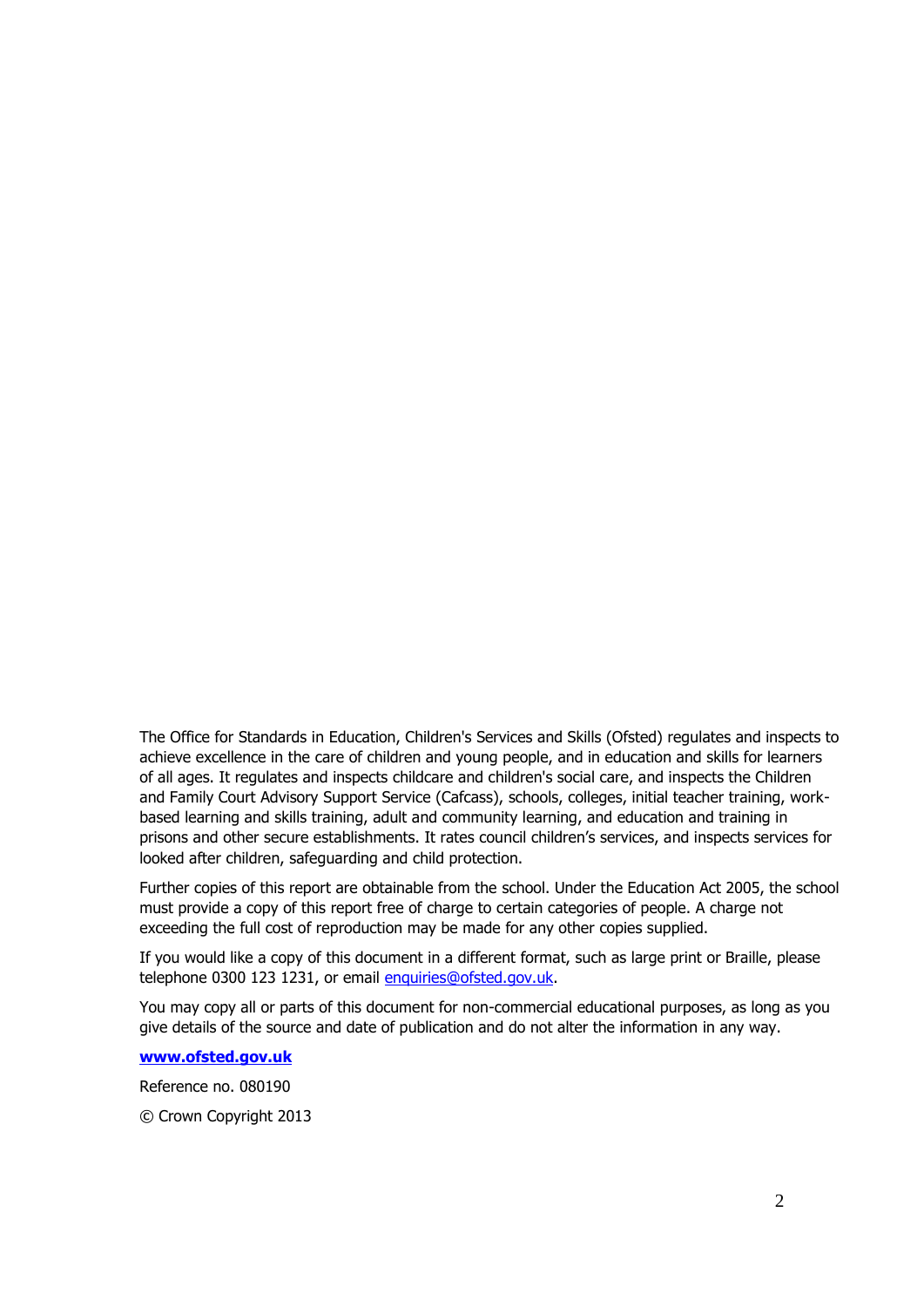# **The employment-based route**

#### **Information about this ITE partnership**

- The CfBT East Lincolnshire Graduate Teacher Programme (GTP) comprises a regional primary and a regional secondary programme and a national languages programme.
- The regional programme specifically meets local and national needs for teachers and enables graduates to gain qualified teacher status (QTS). Since the last inspection in 2009, the partnership has offered routes into teaching through government-, school- and self-funded places. The programme has included a training hub in Skegness, the involvement of special schools, and government initiatives including Troops to Teachers, Assessment Only and fast track assessment. At the time of the inspection, 28 trainees were training to teach pupils aged 5 to 11, and 38 trainees were training to teach secondary pupils, 11 to 18. Specialist subjects include English, mathematics, physics, chemistry, modern foreign languages, history, drama and physical education.
- $\blacksquare$  From September 2011, the partnership widened to 35 local authorities with the inclusion of the former CILT GTP (National Centre for Languages). This national programme, The Languages GTP, provides training for graduate native speakers of French, German, Italian, Spanish and Mandarin Chinese who wish to gain QTS. At the time of the inspection, there were 42 trainees on the national programme.
- The partnership has worked with the University of Hull this academic year to offer trainees the opportunity of gaining a Post Graduate Certificate in Education. From September 2013, the partnership will be known as the CfBT Education Trust SCITT.

#### **Information about the employment-based ITE inspection**

 Inspectors visited four primary and six secondary schools. They observed the teaching of nine trainees and five former trainees and also the giving of feedback on their teaching by school-based trainers and mentors. Inspectors met with the trainees to discuss their progress and training experiences. They also scrutinised current trainees' files and records of evidence. Inspectors observed parts of a centre-based training session for primary trainees given by staff from the Lincolnshire Music Service, and an induction day for the next cohort of secondary trainees, their school based trainers and visiting tutors. Inspectors also met with the managers of the regional and national programmes and the Assessment Only programme, as well as trainers in primary and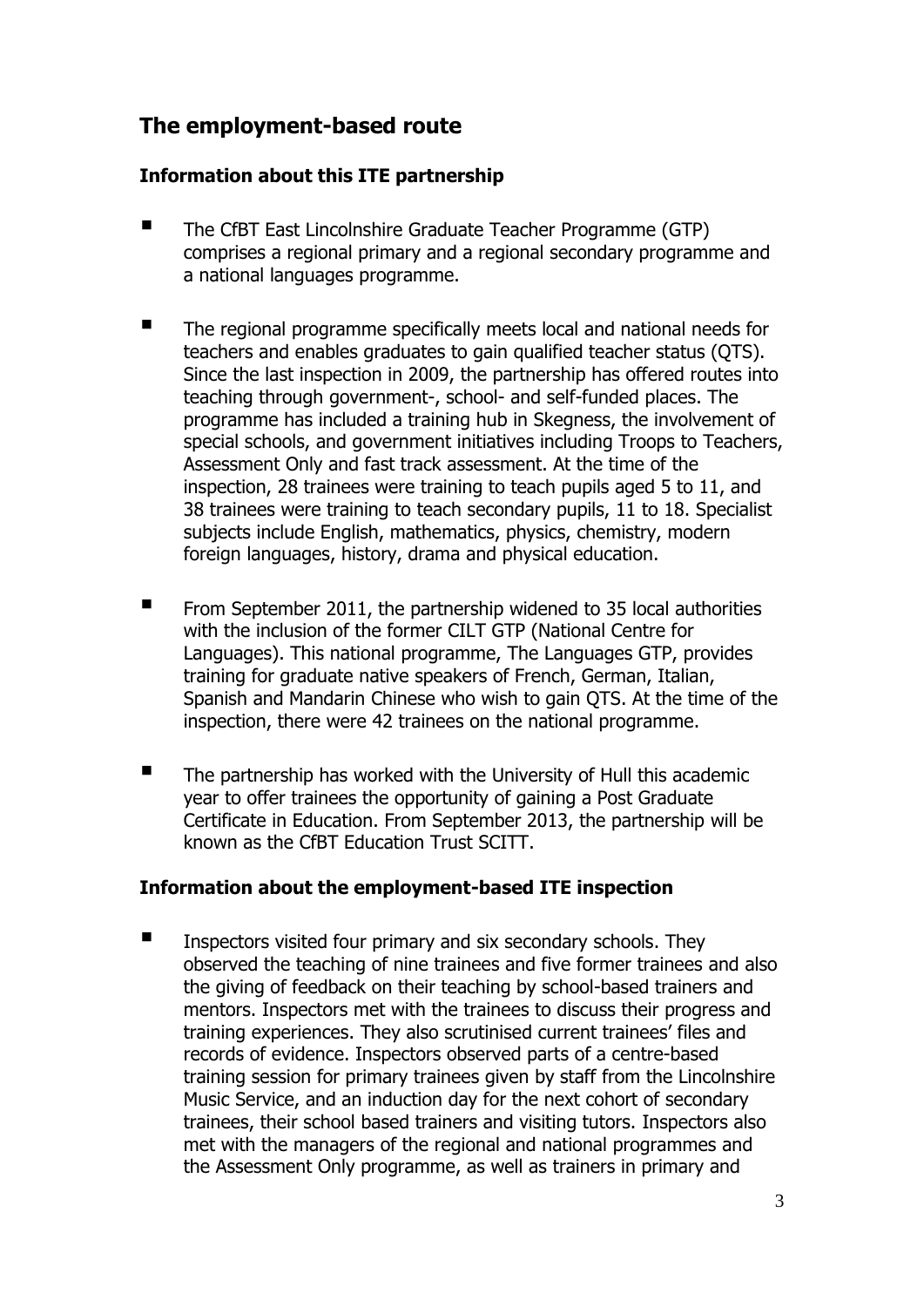secondary English and primary mathematics. The lead inspector met with groups of current trainees and other inspectors held discussions with four headteachers who have employed former trainees and hosted training.

#### **Inspection team**

Sonja Øyen HMI – Lead inspector Katrina Gueli HMI – Assistant lead inspector Elaine Taylor HMI – specialist inspector, modern foreign languages Michael Brockett, Additional Inspector Faysal Mikdadi, Additional Inspector

### **Overall Effectiveness** Grade: 2

#### **The key strengths of the employment-based partnership are:**

- The centre-based trainers' extensive knowledge of the schools and the open communication within the partnership that enable the close tailoring of the training to meet trainees' individual needs.
- The effective recruitment and rigorous selection of highly suitable trainees, and consistently high rates of employment, frequently in host schools, which ensure the programmes meet local, regional and national needs in teaching, including modern foreign languages.
- **Trainees' strong commitment, high level of motivation and positive** response to guidance which result in good progress in meeting the Teachers' Standards.
- $\blacksquare$  The proactive response of the partnership to widening routes into teaching and in rising to the challenges of combining the regional and national programmes into one partnership while strengthening provision and sustaining good outcomes for trainees.
- The high quality input from nationally recognised specialists in modern foreign languages which is influential in recruiting foreign nationals to the languages programme and in developing the quality of trainees' and trainers' teaching.
- $\blacksquare$  The coherence and breadth of the regional training, involving school improvement personnel, specialist agencies and expert practitioners which ensure primary and secondary trainees gain a clear awareness of local expectations and current best practice.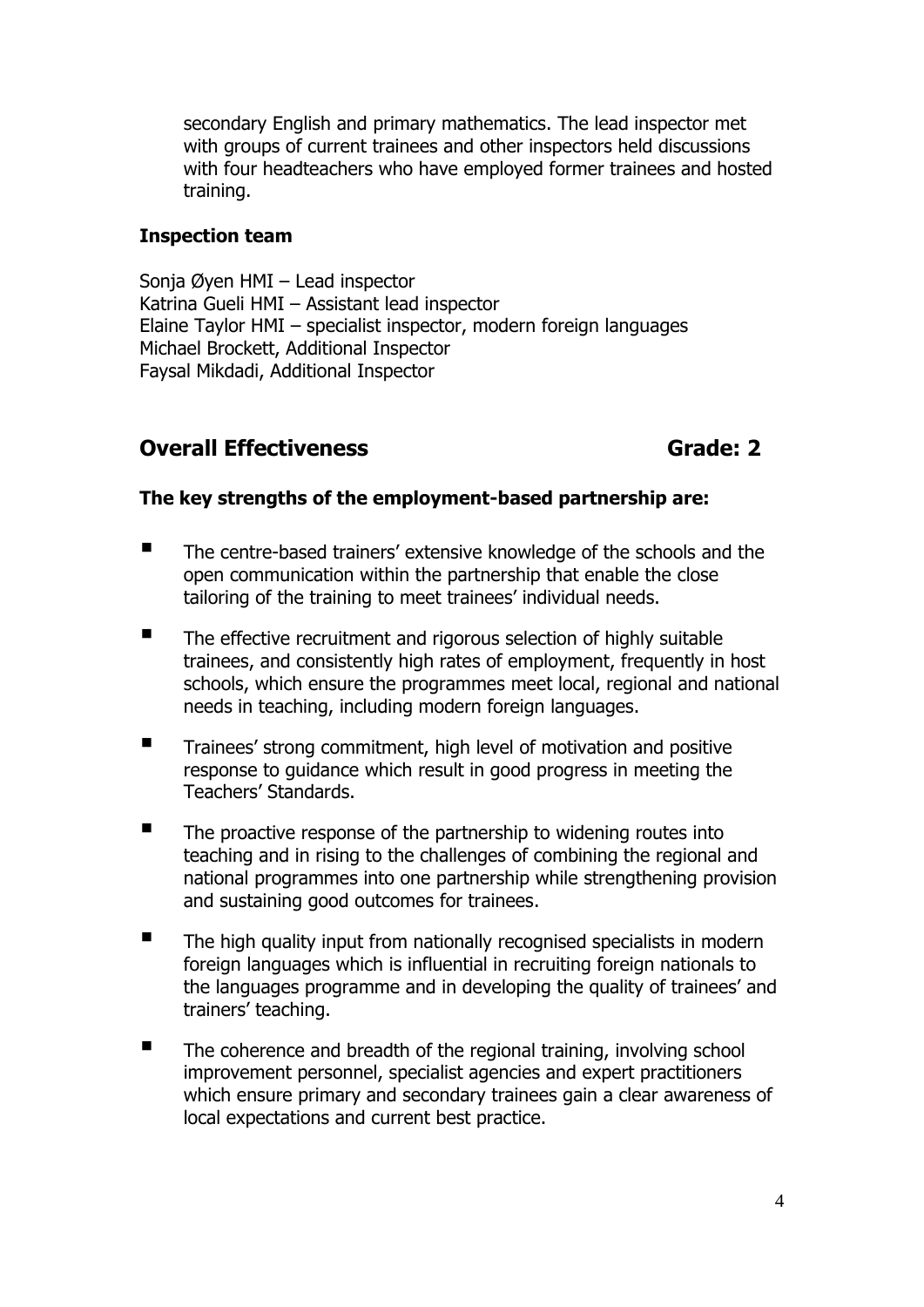#### **What does the employment-based partnership need to do to improve further?**

#### **The partnership should:**

 In order to strengthen the quality of training and maximise progress for all trainees, sharpen existing processes related to

-the auditing of trainees' subject knowledge

-the evaluation of the impact of trainees' teaching on pupils' learning

-the setting of challenging, developmental targets for trainees

-the opportunities for all primary trainees to experience significant teaching of phonics and reading.

- $\blacksquare$  Refine the process and quality of improvement planning by placing greater emphasis on the impact of training on the outcomes for trainees.
- **F** Formalise the requirements, procedures and protocols for the verification of trainees' final assessments in relation to Teachers' Standards.

# **Inspection Judgements**

#### **The outcomes for trainees are good**

- 1. A sustained key strength of the programme is the consistently very high level of employment of trainees, often in their host schools. The vast majority of current trainees had already gained employment at the time of the inspection. Managers are justifiably proud of former trainees who have stayed within education and, in many cases, gone on to gain early promotion and to be involved in training teachers. Several partnership schools have a significant proportion of former trainees on the staff. Headteachers, particularly in Lincolnshire, comment on the success of the programme in producing good quality teachers in subjects such as mathematics, science and humanities, who then apply for posts which often attract few other applicants. In 2012, the employment rate for trainees on the national languages programme rose to just under 90%, mirroring an increase in the proportion of high quality trainees. The proportion has again risen this academic year.
- 2. The profile of trainees' attainment is strong overall with the majority of trainees judged to be outstanding. However, there are differences between and within programmes. This year, the proportion of outstanding secondary trainees on the regional programme is lower than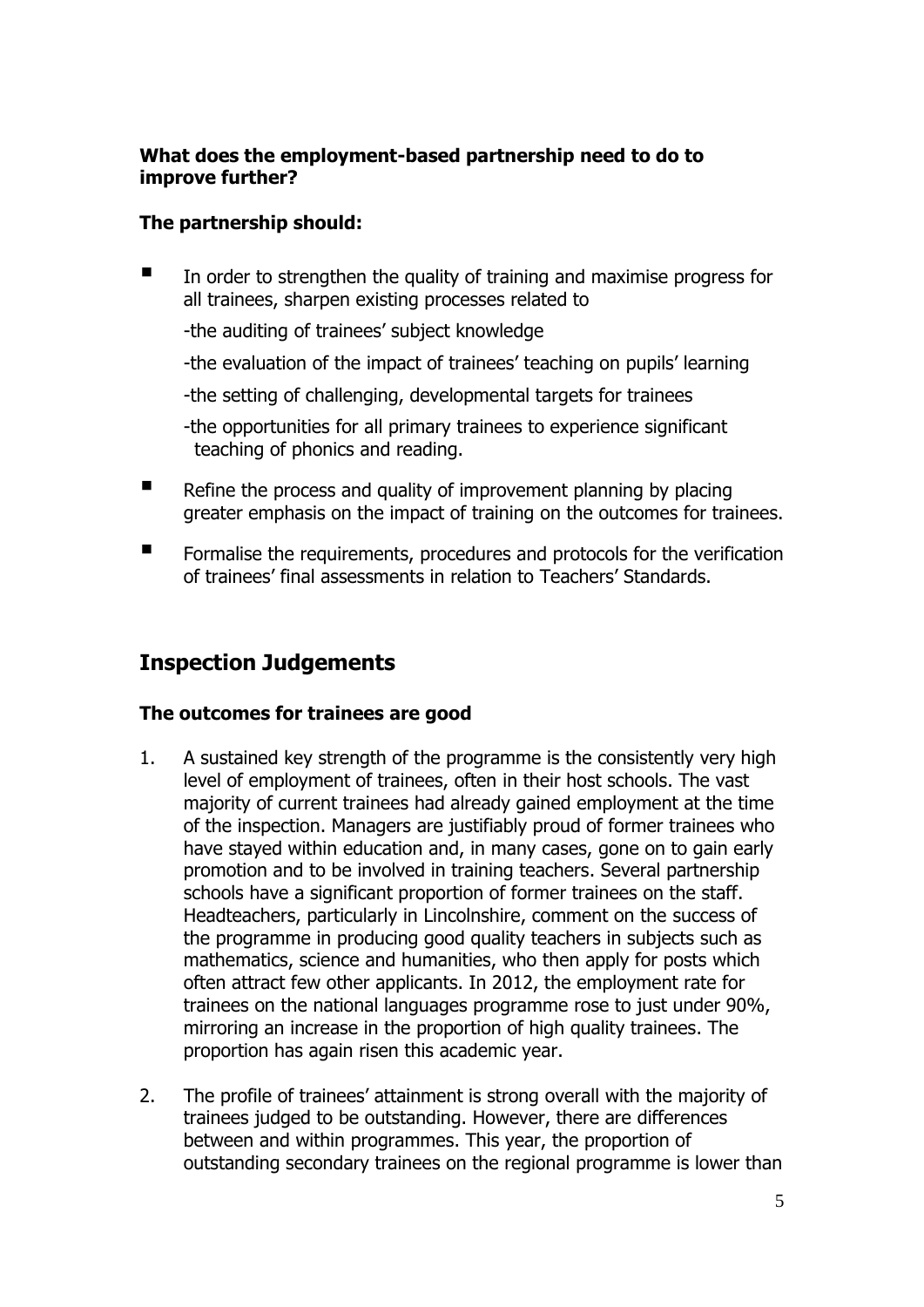that for primary trainees and for trainees on the national programme. Female secondary trainees have not achieved as well as the male trainees; this situation is reversed for primary trainees. The rate of trainees' progress also varies. While trainees frequently said they had surprised themselves in their achievement, they acknowledged a 'wobble' on their second placement from which some were slower to recover. For a very few trainees on the national programme, managing pupils' behaviour proved challenging, reflecting differences in cultural expectations. Overall, most trainees have made good progress and some, such as those training as part of the Troops to Teachers initiative, have often made particularly good progress given sometimes limited prior experience of working with pupils.

- 3. Most trainees complete the programme. The number of withdrawals from the national languages programme has reduced considerably this year although it is still higher than average. In most cases, trainees on both programmes have withdrawn due to health and family reasons but, despite much personal and professional support, a few have left because of slow progress.
- 4. The observed teaching of current and former trainees was predominantly good with some that was outstanding. Trainees generally managed pupils' behaviour confidently, some using well-thought out activities, tablet computers and interactive whiteboard presentations to gain pupils' interest and bring lessons to life. Trainees' subject knowledge was typically good. Trainees on the national languages programme showed an ability to use and encourage the use of the target language as the main means of communication in the lesson. Detailed planning identified trainees' expectations of other adults and how they were taking account of the needs of differing groups of pupils, such as those with special educational needs and the gifted and talented. For example, a 'cheeky challenge' motivated able Year 4 pupils to have a go at simplifying fractions and role play enabled Year 9 pupils, several speaking English as an additional language, to explore complex issues in history, an approach which has led to a higher proportion than seen previously opting to take history in Year 10.
- 5. Trainees show common personal strengths which contribute markedly to their progress: they are confident and enthusiastic about teaching, determined to complete the training, willing to ask for and act on advice, and also willing to reflect critically on their teaching. Current trainees competently reviewed the progress of their lessons but were not as good at evaluating the impact of their teaching on pupils' learning.
- 6. Primary and secondary trainees on the regional programme are generally confident in their ability to develop pupils' literacy skills. Their sound knowledge of the place of systematic synthetic phonics in reading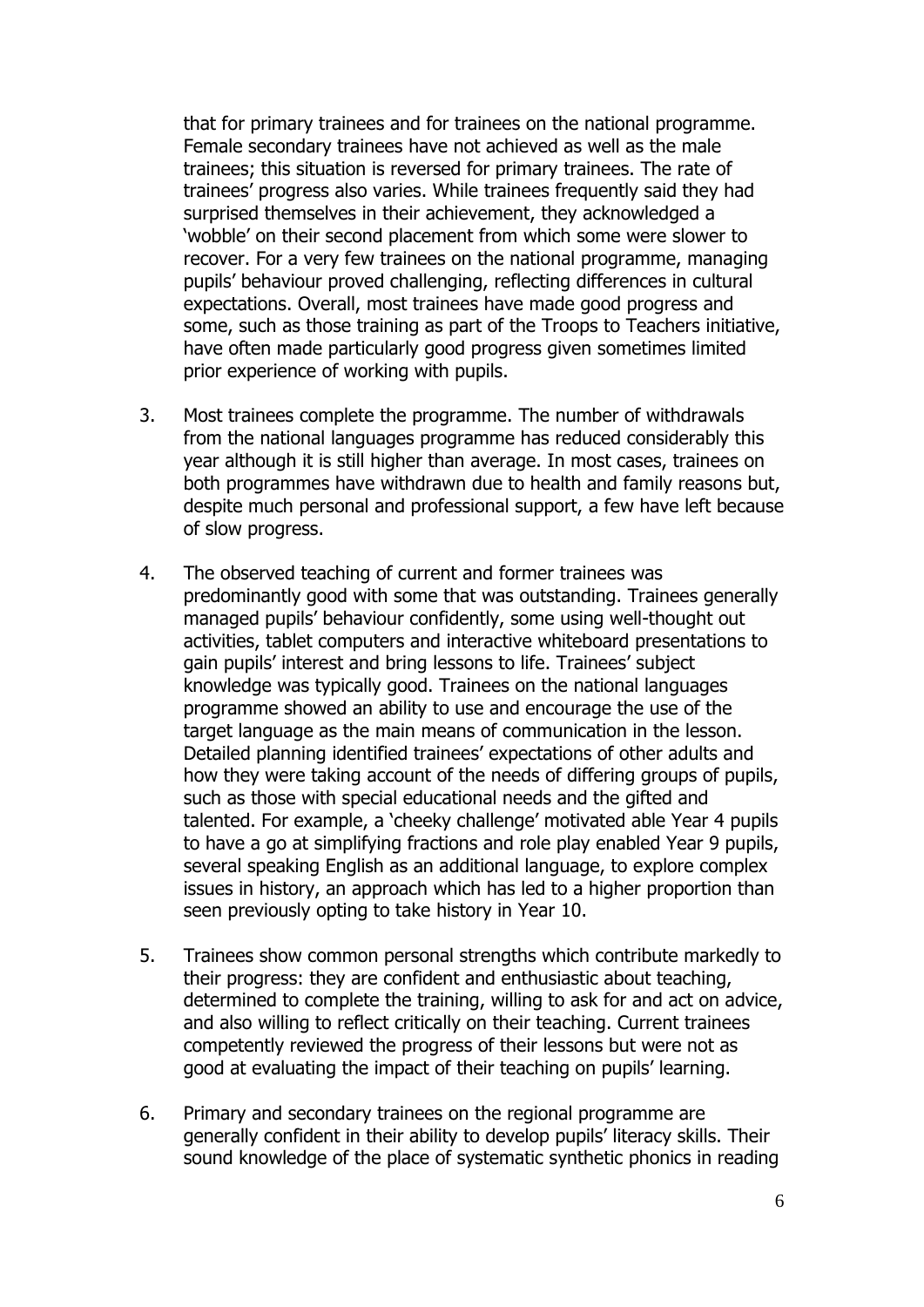and strategies to develop reading comprehension was reflected in teaching seen and in evidence linked to meeting the relevant Teachers' Standard. While primary trainees are also confident in teaching mathematics, secondary trainees' awareness of how to promote numeracy skills through their subject is more limited.

#### **The quality of training across the partnership is good**

- 7. Trainees are right to value highly the overall quality of training and the equal care and concern for their welfare that accompanies the professional support and challenge. "We are pushed but not over the edge", typified trainees' views. The training is coherent, cumulative and personalised to reflect the targets in trainees' training plans and the outcomes of regular reviews of their progress. All trainees teach in two contrasting schools and are supported in developing their own strategies to manage pupils' behaviour. They receive useful guidance on how to aid the learning of pupils with particular needs, including autism and emotional, social and behavioural needs. To extend their experience, primary trainees can opt to take a two weeks' placement in a special school in addition to time in the Early Years Foundation Stage and a secondary school. Secondary trainees' visits to a primary school provide a useful review of the curriculum in their specialist subject and transition to Year 7.
- 8. Trainees report that the regular sessions of high quality centre-based training act as "group therapy" as they share personal experiences and gain new insights into current best practice and its links with research from subject specialists, local authority agencies and expert practitioners. Primary trainees were highly motivated by a day with staff from the music service who modelled good practice, passed on tips and supplied a wide range of support materials. Inputs from the local authority's Ethnic Minority Achievement Service and from the school improvement team ensure trainees on the regional programme are aware of expected practice within Lincolnshire.
- 9. Trainees on the national languages programme are often working with internationally recognised trainers who, being at the cutting edge of developments in the teaching of modern foreign languages, ensure trainees know about current best practice. Programme managers recognise that language specialist trainees on the regional programme could also benefit from this expertise.
- 10. Trainees, especially those on the national programme, benefit greatly from e-learning and e-communication. They praised the openness of links with, and prompt response from, their trainers and the usefulness of electronic resources, such as those relating to phonics and primary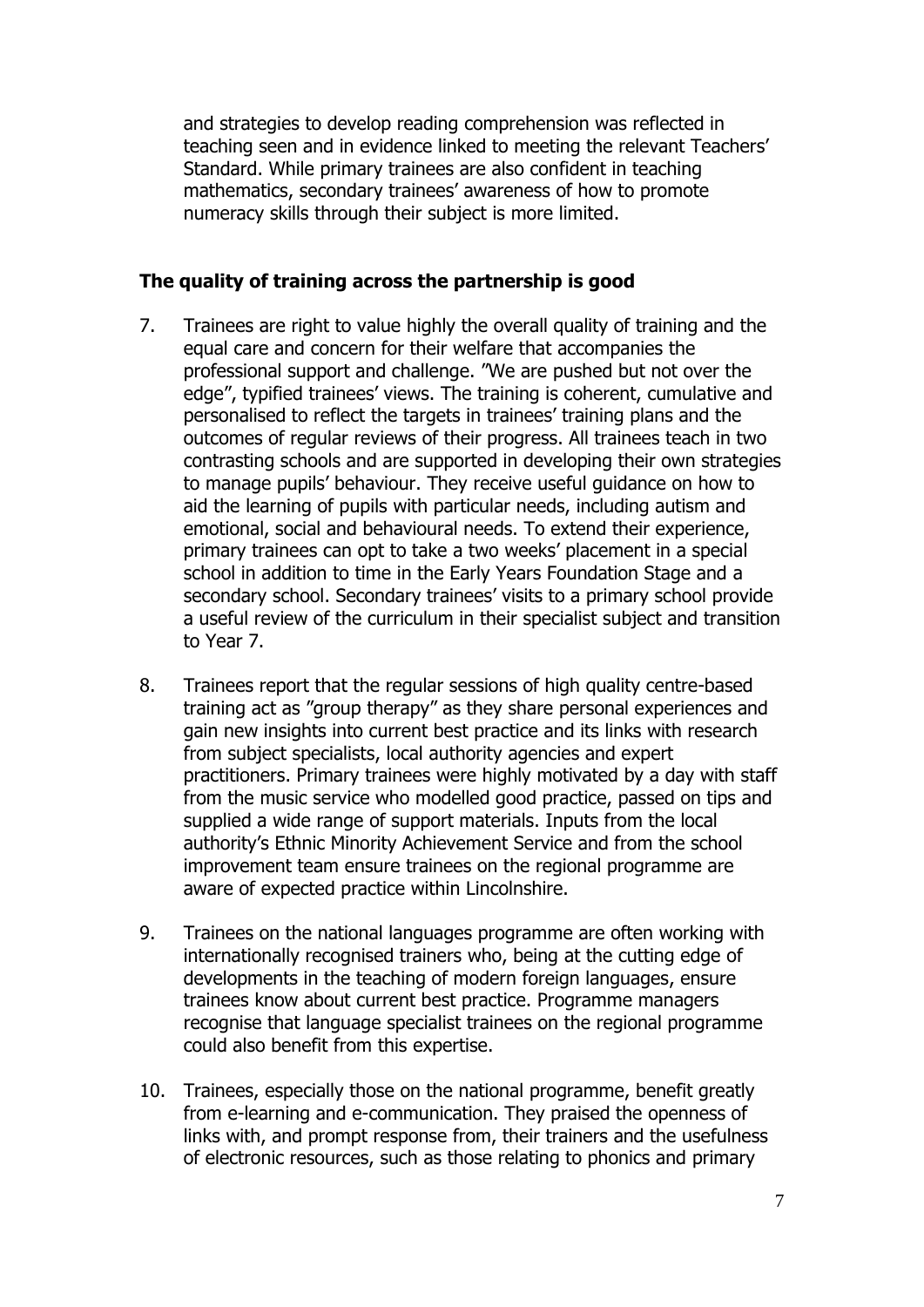mathematics, with practical tips and reference material. In addition, trainees conduct their own internet research into subjects and ideas to use in the classroom. Trainees on the regional programme often add to their knowledge through attending sessions led by members of the school improvement team based at the training centre.

- 11. The well-structured input on reading and phonics from an expert practitioner gives primary trainees a good overview of early literacy. Joint training sessions for primary and secondary trainees promote an awareness of progression in reading and how secondary trainees can build on primary practice to support and develop pupils' literacy skills. Although primary trainees observe, plan and teach lessons in phonics and guided reading, the extent of their practical experience varies. Some trainees in Key Stage 2 experience little other than the required tasks although they gather support materials, such as guidance in assessing reading levels and in teaching spelling, punctuation and grammar.
- 12. Training in primary mathematics also prepares trainees well for teaching. Centre-based training introduces them to key theoretical elements, national reports, progression in calculation and the value of mental, visual and practical learning experiences to develop mathematical concepts and skills. Although secondary trainees are similarly introduced to numeracy in their subject, centre- and schoolbased expertise is underused in strengthening trainees' awareness of how to promote numeracy in lessons.
- 13. The induction sessions in the early summer are an effective start to the training. Trainees work with their school-based trainer and visiting tutor to gain a better understanding of the Teachers' Standards, particularly those regarding personal and professional conduct, statutory requirements and local practice in safeguarding. A review of the outcomes of personal audits of subject knowledge for teaching informs the compilation of training plans. However, the audits do not give sufficient information about trainees' knowledge of specialist subject content, second languages, or terms used in the teaching of reading and opportunities are missed to pinpoint precise training needs in subject knowledge.
- 14. The quality of school-based training is good overall. Trainees benefit significantly from the guidance and advice of not just their allocated school-based trainer but also from others in the department or school as a whole. However, inconsistencies in the quality of support and feedback mean not all trainees make optimal progress. This is partly because the observation and report forms used by trainers on the regional programme tend to steer trainers' comments to how well Teachers' Standards are met rather than an evaluation of the impact of trainees'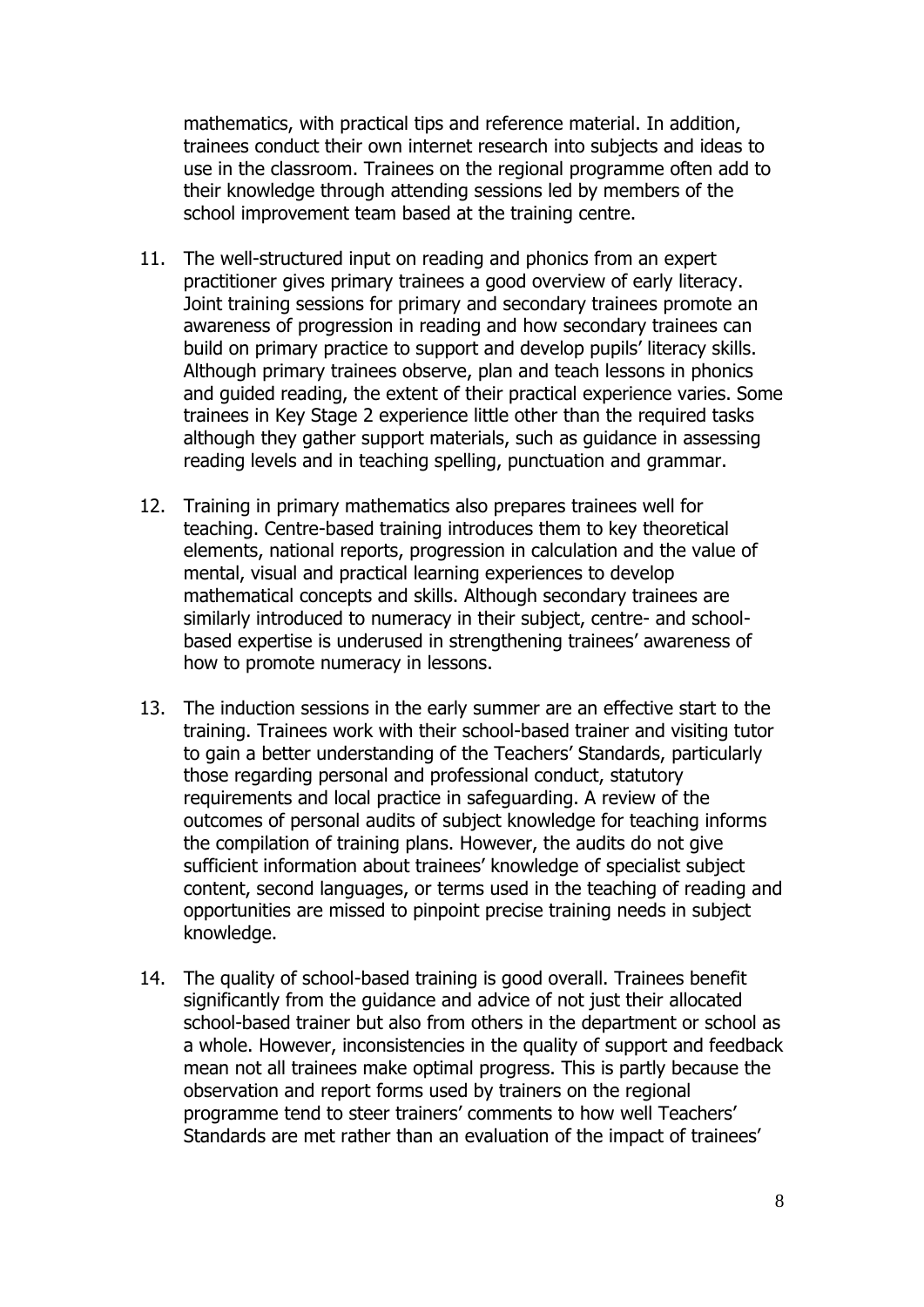teaching on pupils' learning. For primary trainees, there are often too few observations of their teaching in the foundation subjects.

15. Although there is some excellent mentoring and coaching, some trainers are overly generous in their feedback on trainees' teaching. Agreed targets are not always sharp or specific enough to make a difference in the short term or to ensure trainees have an accurate picture of what they need to do to raise their performance. This is far less the case on the national programme where developmental points arise naturally from excellent documentation which gives trainers and trainees a clear picture of expectations as trainees progress in meeting the Teachers' Standards.

#### **The quality of leadership and management across the partnership is good**

- 16. Leaders and managers have successfully sustained the strengths of both programmes as identified in the last inspections while managing the inclusion of the national languages programme, widening routes into teaching and preparing for the move to School Direct and school centred initial teacher training. School-based trainers share a clear vision and very strong commitment to training their own workforce and building on the effective elements of current programmes. Open consultation with schools has resulted in a hub model with lead and associate schools, a way of working already proven to be effective in the Skegness area.
- 17. All schools visited were good venues for training. Programme managers, visiting tutors and centre-based trainers know the schools extremely well and work closely with them to match training contexts to trainees' needs. This has been a key factor in accelerating the progress of some trainees and sharpening the challenge to enable others to excel.
- 18. School-based trainers were very positive in their comments about the partnership, its leadership, clarity of documentation and professional development opportunities for them. They, like the trainees, know their views matter and have seen suggestions acted on in shaping the content of the training programme, the pattern of delivery and the available routes to teaching. Assessment Only and fast track assessment have enabled experienced graduates to gain QTS and fill posts where recruitment is difficult. Attendance at sessions for trainers has improved as the result of marrying updates on training with professional development input, often led from within the partnership.
- 19. School-based trainers new to the role receive clear guidance on what is expected of them and all trainers carry out joint observations with visiting tutors to moderate judgements of trainees' teaching. The regular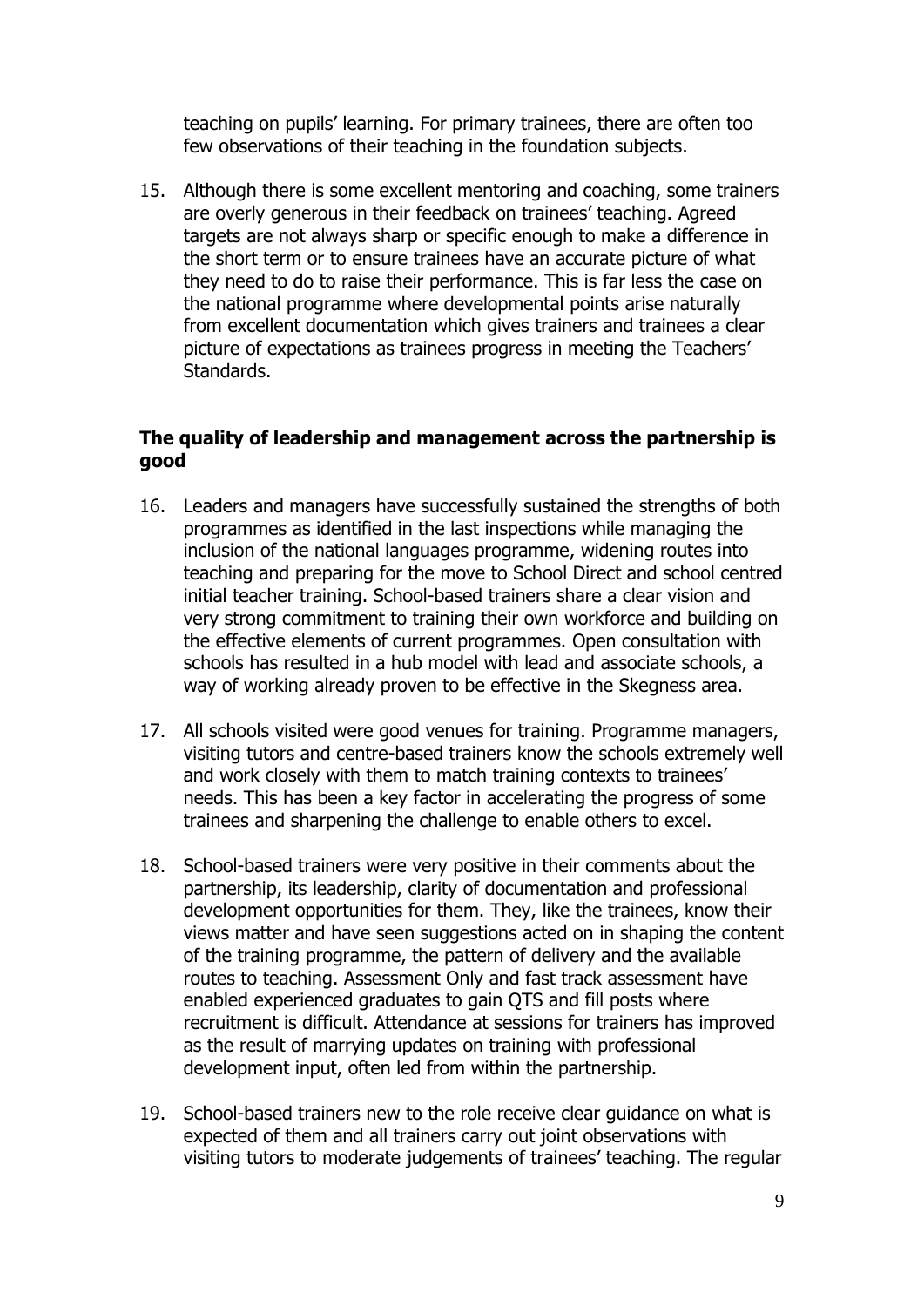feedback to trainers from visiting tutors on the quality of their mentoring is a strength of the national programme. Although visiting tutors on the regional programme also track how well school-based trainers are following agreed procedures, their reports are light in evaluating the quality of school-based trainers' interactions with trainees. As a consequence, regional programme managers have only partial insight into the effectiveness of school-based training. They have also been slow to act on the recommendation of the last inspection to work with schools to develop systems to evaluate the training they provide.

- 20. Recruitment is buoyant and selection procedures are rigorous. Contact with all Lincolnshire schools regarding routes into teaching and involvement in government initiatives, including Men into Primary Teaching, have resulted in a significant number of applications for each place available and an above average proportion of male trainees on the regional programme. Word of mouth leads to many applications for the national languages programme. Applicants undergo stringent interviews and evaluations as part of a three-day experience in a school involving headteachers and trainers. Headteachers are very clear in that they select only those who they might wish to employ.
- 21. Managers know the strengths of the programmes. Foci for improvement are reflected in changes to current training and in aspects of trainees' teaching. For instance, the observations by mathematics specialist teachers of primary trainees teaching mathematics builds on the model introduced for phonics teaching, and the innovative linking of modern foreign languages with phonics teaching has been applied in school by some trainees. Improvement planning is robust; it has steered changes and ensured the programmes are up-to-date and comply with statutory requirements. Plans of action and improvement targets arise from an analysis of data regarding trainees' progress, surveys and critical evaluations of training. However, the evaluations from trainees refer mostly to the content and delivery of training sessions with little to indicate the impact on their teaching. As a result, more emphasis has been given to improving the quality of training rather than to improving the outcomes for trainees.
- 22. Current procedures to verify judgements of trainees' final assessment in meeting the Teachers' Standards are inconsistent. The lack of formally agreed procedures, protocols and arrangements for internal and external moderation results in anomalies in practice especially in the selection of a sample of trainees and in the moderation of all grades.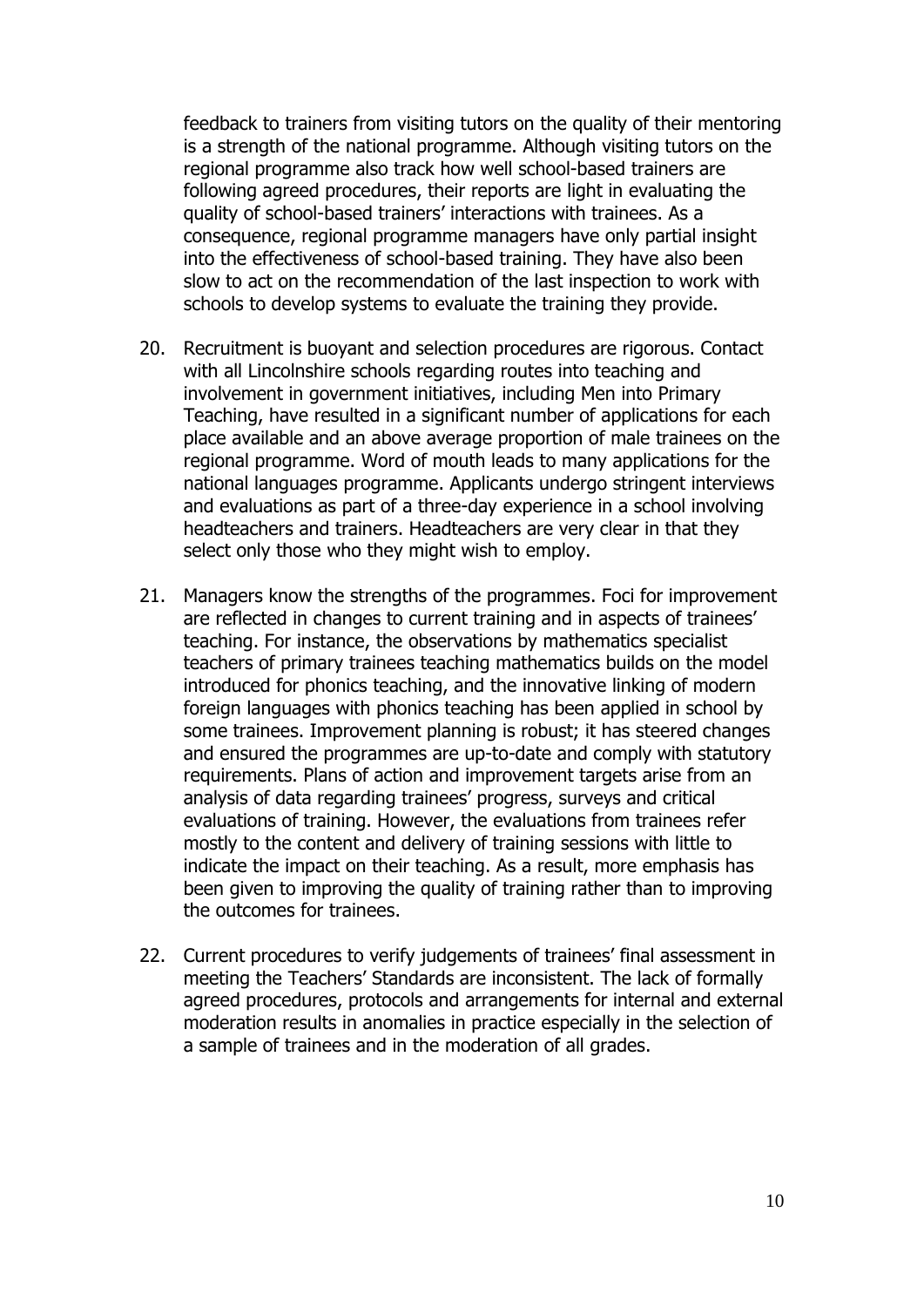# **Annex: Partnership schools**

The following schools were visited to observe teaching:

Aldercar Community Language College Bishop Challoner Catholic College Brook Western Academy Chad Varah Primary School Ellison Boulters CE Academy King Edward VI Camp Hill School for Girls Langley Grammar Lincoln Birchwood Junior School Priory Ruskin Academy St Peter and St Paul, Lincoln's Catholic High School The Giles Academy Westgate Academy